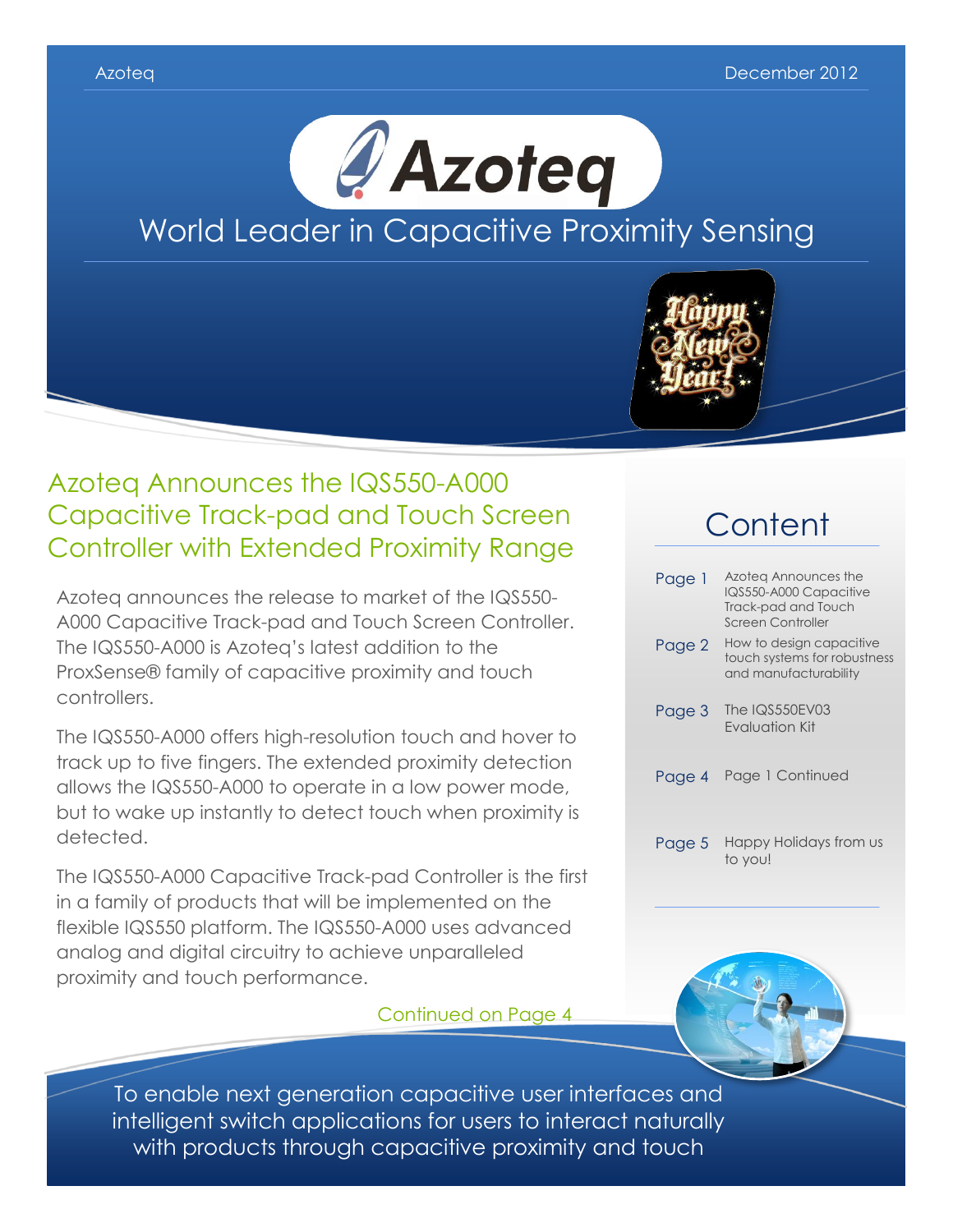# How to design capacitive touch systems for robustness and manufacturability

The user interface of personal electronics has become critical to the success of products. Capacitive touch sensing has become the user interface technology of choice.

Designers face challenges like electromagnetic susceptibility, parasitic capacitance, enclosure effects, variety of overlay materials and demands on low power consumption.

Electrode tuning simplifies the design and improves signal to noise ratio (SNR) and reliability.

A touch controller with auto tuning maximizes sensitivity, greatly reducing the conventional constraints on PCB layout, limits to overlay thicknesses & materials and negating the need for calibration during manufacture.

More in depth detail can be found on Azoteq's website under the Design tab in Application Notes. The Application Note number is AZD061 and can be located [here.](http://www.azoteq.com/images/stories/pdf/azd061_azoteq_auto_tuning_article.pdf)



## External Factors that influence Sensitivity

**Some things that you must be mindful of when designing for robustness and manufacturability.** 

> Parasitic Capacitance External Noise Overlay Thickness and Type Presence of Air Gaps



# The advantages of automatic tuning

- Compensation for parasitic capacitances
- Higher signal-to-noise (SNR)
- Large degree of freedom in PCB layout and materials due to high SNR
- Adjustable sensitivity
- Calibration free manufacturing
- Higher EMI immunity
- Lower EMI radiation
- Proximity detection from the same touch electrode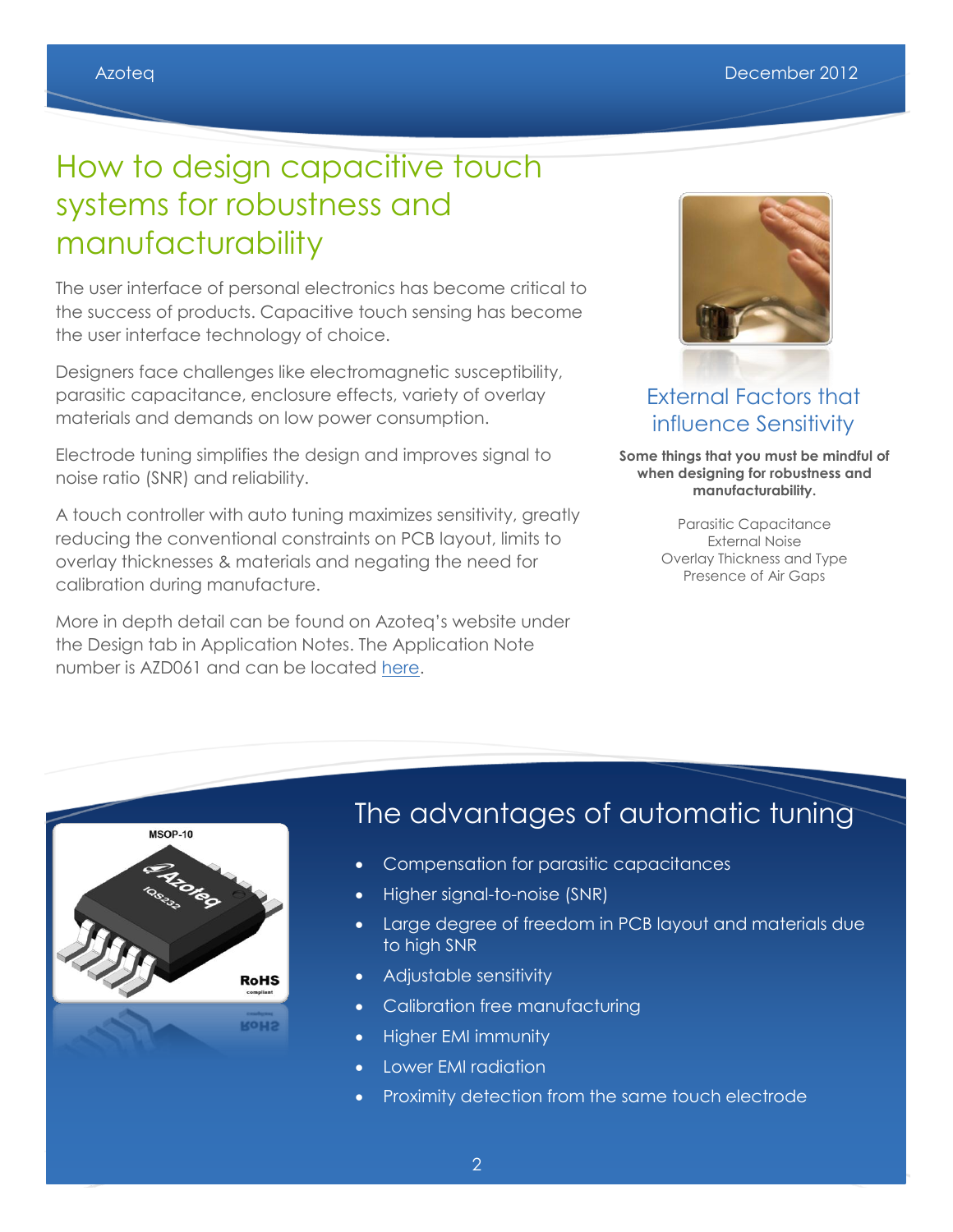# The IQS550EV03 Evaluation Kit

Azoteq's IQS550EV03 Evaluation Kit demonstrates the IQS550's ease of use and versatility of track-pad and button design.

The Evaluation Kit (EV-Kit) is manufactured in two parts, consisting of a touchpad module, and a module demonstrating a wheel and slider configuration. Each board is interfaced to any personal computer with the Azoteq Configuration Tool (CT120/210/220) or DS100 Data Streamer, and the IQS550EV03 Graphical User Interface (GUI). The purpose of the IQS550EV03 EV-Kit is to facilitate application and development engineers in evaluating the IQS550 proximity and touch sensor, in multichannel applications.



**Figure 1: The touch-pad and wheel/slider modules**

The IQS550 Controller Module is located on the bottom layer of each EV-Kit board. The controller module measures 20 mm x 14 mm and demonstrates the minimal external components required to operate the IQS550 IC.



The Touch-Pad demo board incorporates a 15 x 10 diamond grid with 150 touch channels as well as an extra self-capacitive proximity channel interface with the IQS550, to provide high resolution multi-touch tracking and proximity detection. The touchpad is simply interfaced to a personal computer running the IQS550 Demo GUI software, by means of a CT2xx or DS100.





 **Figure 3: Track-Pad Demo Board Figure 4: Wheel & Slider Demo Board**

The Wheel and Slider board demonstrates the versatility and flexibility of the IQS550 by combining a slider, a touchpad wheel and 10 touch keys, all interfaced to the same IQS550 Controller. Proximity detection is indicated by the blue LED backlighting illumination, and Touch detection by the Red LED lighting around the touch wheel.

The wheel & slider board is simply interfaced to a personal computer running the IQS550 Demo GUI software, by means of a CT2xx or DS100.

The IQS550EV03 Evaluation Kit enables designers to explore all the capabilities of the IQS550-A000. The IQS550EV03 is available from Mouser for \$29.90 [here.](http://www.mouser.com/ProductDetail/Azoteq/IQS550EV03-S/?qs=sGAEpiMZZMs8fmn5dxfQMy381zxgRIQ8)

The full User Guide for the IQS550EV03 is located on Azoteq's website under the Design tab in Evaluation Kits [here.](http://www.azoteq.com/images/stories/pdf/iqs550ev03.pdf)

**Figure 2: Bottom view of the IQS550 Wheel & Slider EV-Kit board**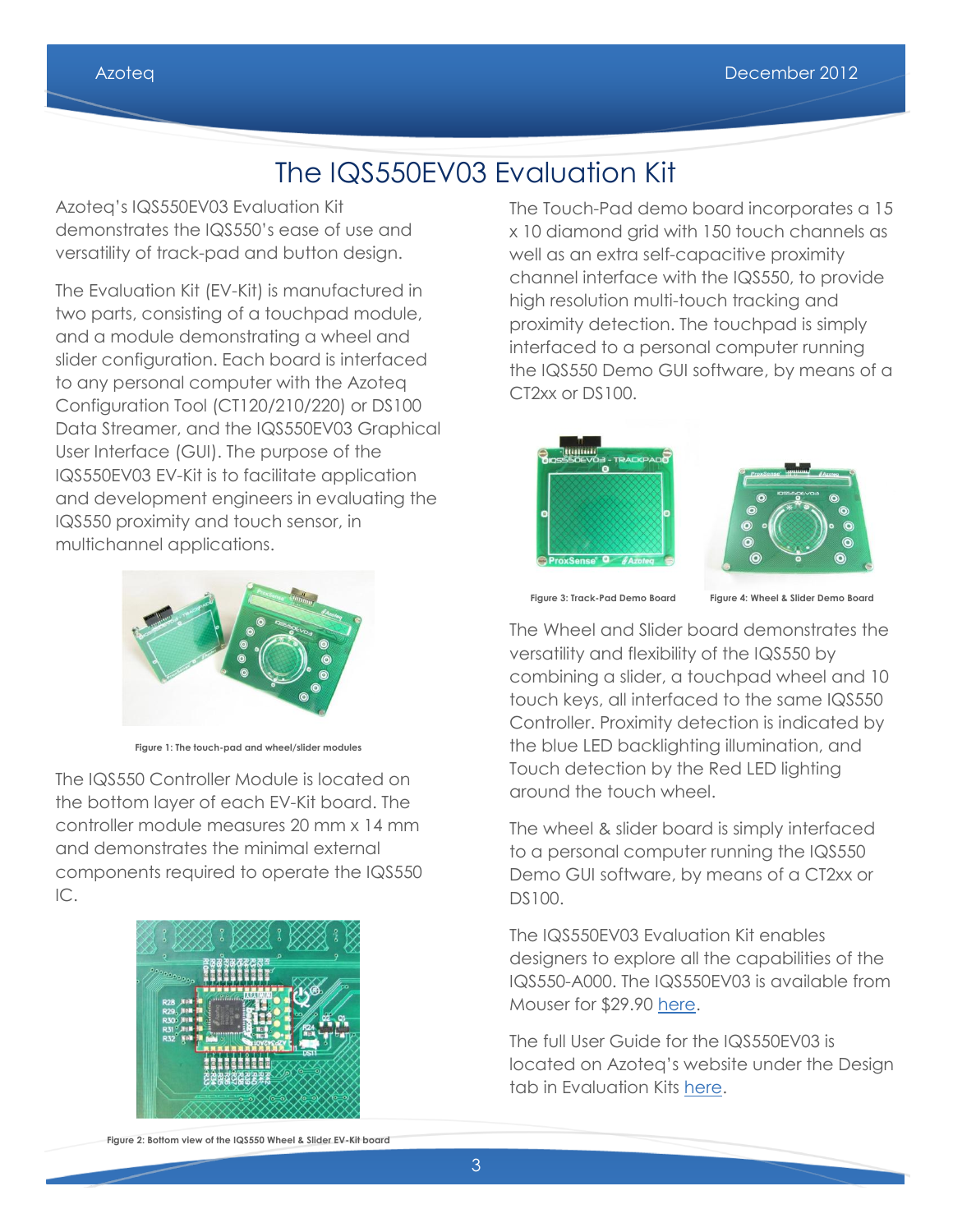# Page 1 Continued

The high sensitivity enables the IQS550-A000 to work reliably through thick overlays, and even through membrane switch overlays. The device can operate from 1.65 to 3.6 V and achieves power consumption as low as 15 microampere while still sensing proximity. The IQS550-A000 features an I2C interface for convenient control from a host MCU.

"The IQS550 platform represents a major breakthrough in flexibility for Azoteq. Azoteq will offer the IQS550-A000 Capacitive Track-pad Controller as a first configuration, but the same platform will enable other configurations to be offered to the market shortly," said Kobus Marneweck, Azoteq's VP of Marketing.

The IQS550-A000 Capacitive Track-pad Controller is Azoteq's first capacitive touch controller capable of interfacing with Track-pads and Touch screens as large as 7 inches. In the next few months, Azoteq will introduce smaller versions of the IQS550 for smaller Track-pads or applications that do not require the high resolution of the IQ550.

## **Applications:**

- Track-pads
- Track-pad keyboards
- Consumer electronics
- Remote controls
- White goods and appliances
- Office equipment
- Touch screens

## **Pricing and availability**

The IQS550-A000 will be priced at \$1.61 in 1K quantities. Samples and production volumes are available now from Mouser Electronics [\(http://www.mouser.com/azoteq\)](http://www.mouser.com/azoteq). More information on the IQS550-A000 can be obtained

athttp://www.azoteq.com/iqs550.



## Features

- Proximity, touch and snap on each channel
- Multi-touch and multi-hover support
- Resolution of 4984 x 2304
- 100 Hz report rate
- I2C interface
- ATI: automatic tuning for optimum sensitivity
- Supply voltage: 1.65V to 3.6V
- Active low-power operation (< 15 uA)
- Event mode or streaming mode operation
- Dedicated proximity channel for long-range proximity sensing
- Internal voltage regulator and reference capacitor
- On-chip noise detection and suppression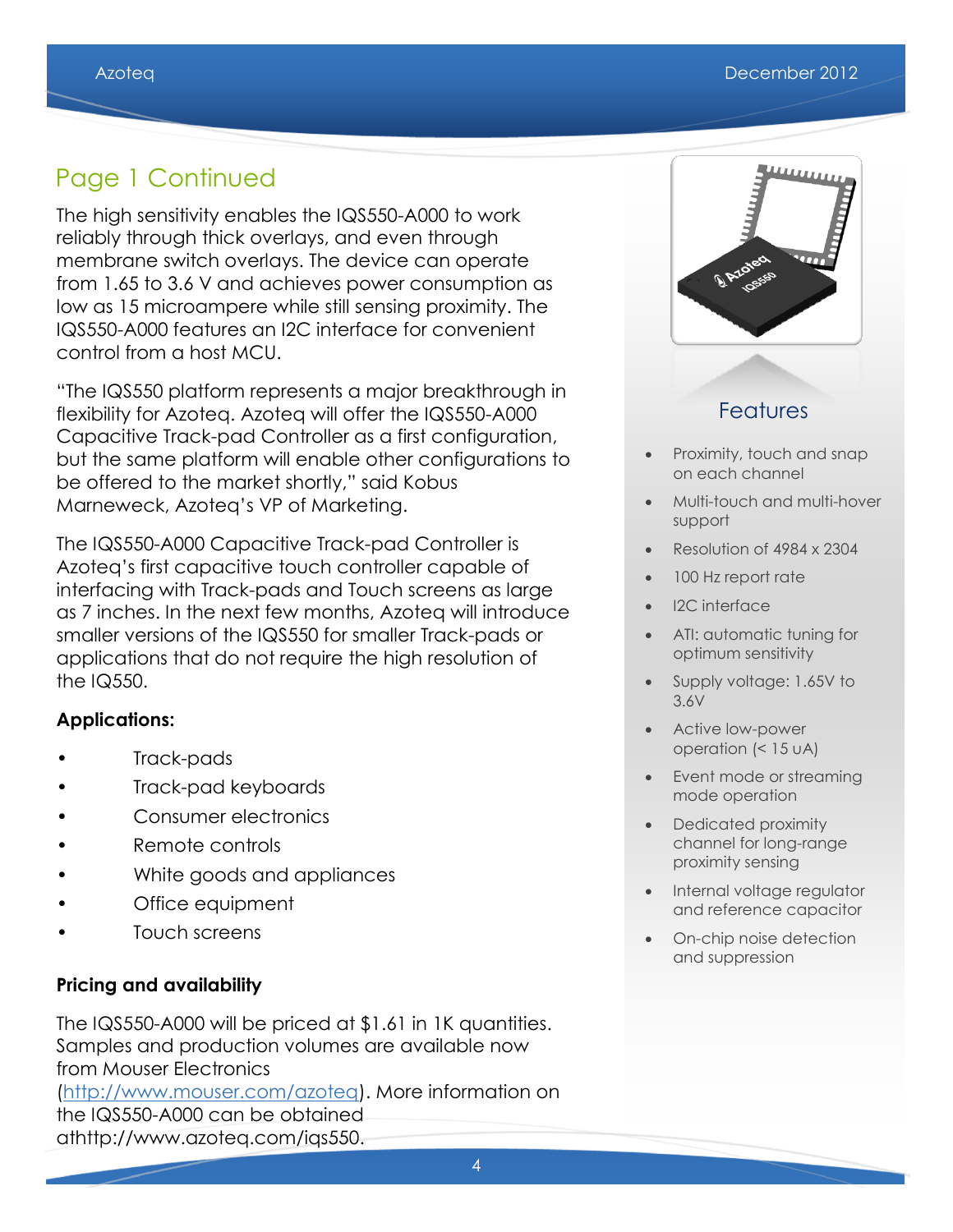#### Azoteq December 2012

# Happy Holidays from us to you!

Azoteq has release a wide variety of new ICs in 2012 and even more planned to be released in 2013 to enhance your capacitive proximity and touch needs!

And with the holidays here and the New Year approaching, everyone here at Azoteq wishes that you have a *safe and joyful holiday!*

Ī





We are looking forward to helping you out in 2013!

Azoteq International Jean Viljoen +27 21 863 0033 jean.viljoen@azoteq.com Sales

Azoteq USA Kobus Marneweck +1 512 538 1995 kobusm@azoteq.com Azoteq Asia Lina Yu +86 (138) 2696 0845 linayu@azoteq.com.cn

### **Distributors**

**Worldwide** Mouser Electronics +1 800 346 6873 Sales@mouser.com

**Worldwide** Future Electronics +1 514 694 7710

**Taiwan** Holy Stone Enterprise Co. Ltd

Terry Chiang +886 2 2659 6722 ext 302

terrychiang@holystone.com.tw

South East Asia Locus Marketing Pte. Ltd

#### Sam Liew

+65 6299 7308 +65 6292 5848

samliew@locus.com.sg

South Korea PCTRONIX Corp Sunny Baek +82 2 886 0401/2 sunny@pctronix.co.kr

## South Korea **SPCorporation**

Moon Pack

+82 16 729 6070 +82 2 3012 6070

mpack671@yahoo.co.kr

**China Infortech** 

Summer Yin +86 21 51087875 ext 355

summer\_yin@infortech.net.cn